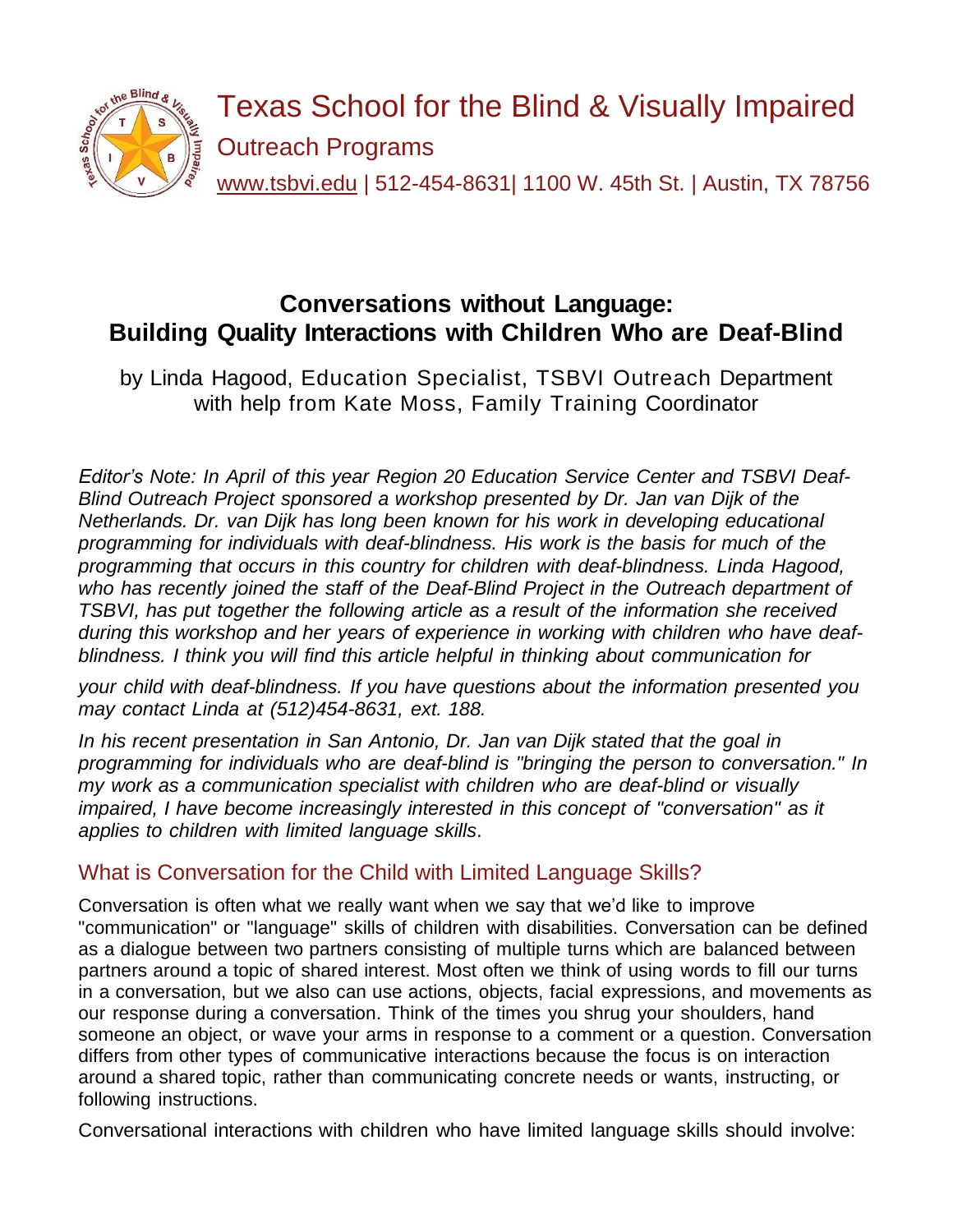- a short turn-taking format in which the adult and child alternately engage in actions with or without objects;
- following the child's lead in terms of interest or joint attention to objects;
- a playful atmosphere, in which both adult and child are enjoying the time spent together;
- modeling communication for the purpose of "commenting," "describing," or "requesting information."

While watching Dr. van Dijk evaluate a little boy named Tabor, I was struck by the undemanding, conversational nature of his interactions. We have often unintentionally taught our children to expect that all interactions consist of "adult prompts" followed by "child requests" or "child responses." I feel this occurs in part because we are not sure what "a conversation" looks like when the child has limited language. Let's look at a "conversation" Dr. van Dijk had with Tabor.

Dr. van Dijk began by having Tabor and his mother sit beside him on the floor. Working through his mother initially, Dr. van Dijk instructed her to giveTabor a favorite object, "his" sock. After having some time to play with it, a second sock made of a different material was introduced by offering it to him or laying it on part of his body. Tabor would place "his" sock to his right, explore the second sock in the same way as the favored sock, then dropped it to search for "his" sock. This sequence of introducing other socks, letting Tabor examine the new sock, drop it and return to his sock was continued. Sometimes Tabor would be offered several socks at once and he would choose the one he wanted to explore. Dr. van Dijk gradually increased his involvement in this interaction until he was the person primarily interacting with Tabor. As Tabor caught on to this game, Dr. van Dijk began to alter the socks by tying a knot in the middle of it, tying two different socks together or placing an object inside it.

Before this interaction Dr. van Dijk had visited with Tabor and his parents and had learned several things about Tabor:

- 1. Tabor had been diagnosed as having cerebral palsy and retinopathy of prematurity with retinal detachment in the left eye. He may have some light perception. Tabor had a moderate hearing loss resulting from complications of a shunt malfunction at the age of about four. He wears two ear-level hearing aids. He responds to voices and seems to discriminate between familiar and unfamiliar voices. However, he does not consistently search for sound sources or associate sounds with meaning.
- 2. Tabor's favorite toy was one of his socks. He would put the sock in his mouth, slip his hand down inside the sock, or stretch the sock with his hand while he held it between his teeth. He would also move through the house on his own and search through the clothes pile to find his sock.
- 3. Tabor enjoyed playing movement games with his mother. In these games Tabor's mom would co-actively clap his hands, or touch parts of his body, or rock him while singing songs.

Dr. van Dijk drew on this basic knowledge of Tabor to offer "topics" around which he and Tabor could have a conversation. He also used Tabor's mom to "make an introduction" in order to enhance Tabor's comfort level in interacting with him. All the elements of conversation were present in their interaction.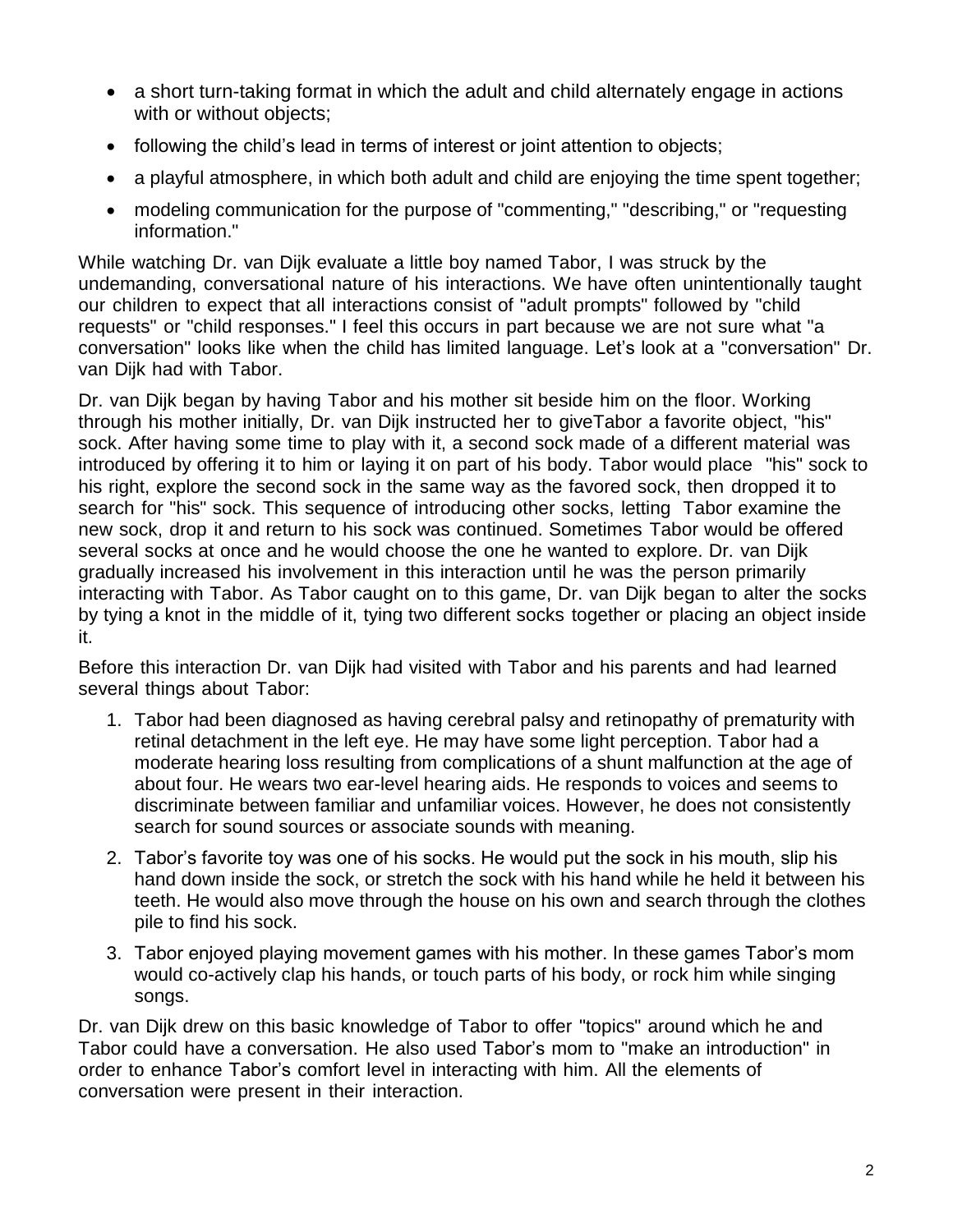- Turn-taking: Dr. van Dijk presented the sock, Tabor manipulated it. Dr. van Dijk presented another sock, etc.
- Following the child's lead: Dr. van Dijk focus on the object Tabor was most interested in and didn't push him to explore the object in ways that were different from the ways he typically interacted with the object.
- Playful atmosphere: The pace was slow and relaxed; no demands were made on Tabor to perform. His mother with whom he was most comfortable was involved in the interaction.
- Commenting, describing, requesting information: Tabor's actions said "I like this sock best. It is my sock. This sock is like my sock, I can do some of the same things with it, but it is also different. I like the way this one stretches. I don't like the way this one feels." Dr. van Dijk's action's said: "I know you like that sock best, but I can put these two socks together for you. Your sock and the other sock will both hold this ball inside them. Some socks stretch more than others, you like to make them stretch, etc."

# Why is Conversation Important for the Child with Limited Language?

I feel we should consider conversation as an essential component of communication and include it as an important aspect of programming for all of our students. As Dr. van Dijk noted, conversation "can occur at all levels" even with individuals who have little or no formal signed or spoken language.

Parents and teachers often tell me that they'd like to be able to have "conversations" with children who do not use or understand sign language or spoken words. I have unintentionally discounted this priority at times. I felt that it was more "functional" to focus first on teaching children ways to communicate their immediate, concrete needs and wants and to make choices between activities. I have made the mistake of suggesting that we save "conversation" for later, when the child has established a larger vocabulary or more formal communication system.

I found, however, that even after a child learned to ask for seconds at lunch, to choose between bowling and restaurant trips, or to follow teacher's instructions he may continue to interact very infrequently with others. When I attempted to teach social interactive skills the focus was often isolated greetings or other social rituals. These did not necessarily make sense to the child, but they helped him to "fit in" to more normalized settings.

Focusing our communication teaching exclusively on "functional skills," such as requesting, choice-making and social rituals does not necessarily lead the child to engage in longer interactions or improve the quality of relationships with peers or adults. Children need to learn that sometimes we interact for the purpose of having fun together which is the "reward" for communcative behavior. These conversation interactions may naturally lead the child to more "functional" communication such as requesting, choosing or commenting.

## Four Problems in Teaching Conversational Skills and Some Solutions

Some of the specific problems and solutions we've encountered at Texas School for the Blind and Visually Impaired in teaching conversation skills to people who are deaf-blind or blind multihandicapped are discussed in the remainder of this article. The emphasis will be on having conversations with children who have little or no formal language.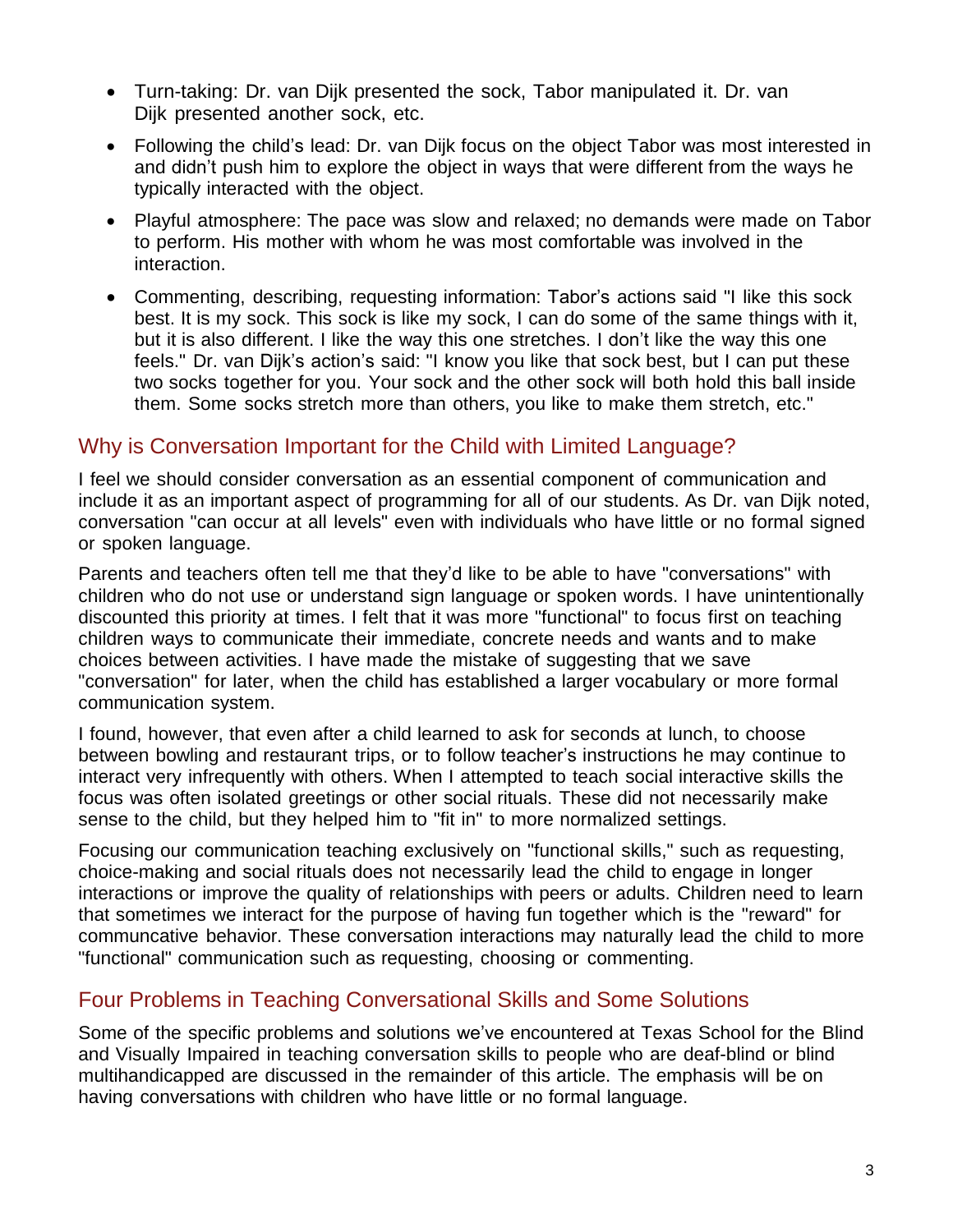#### **Problem 1: The child has limited exposure to conversational situations. Idea: Set aside special times for having conversations.**

Having a conversation with anyone takes a willingness to make time for that interaction to occur. We have conversations by phone, over a cup of coffee, around the dinner table, while riding in the car, etc. We take time to focus on the other individual(s) and devote ourselves to that interaction regardless of the environment in which the conversation occurs. Target some specific times of day or specific activities to have a conversation with your child. It might be just before bedtime, before you fix lunch, or before you begin a special activity together. Consciously targeting some special times to "chat" with your child makes these interactions more likely to happen.

#### *Idea: Modify "functional" activities to focus on conversation skills development such as learning to select a topic, participate in turn-taking, and initiate, maintain, or end an interaction.*

Conversations which occur during an ongoing activity frequently involve shared focus or playful interaction. Often these familiar activities help a child learn the art of conversation better than the situations which we set up to elicit requesting or choice-making.

An example of ways to incorporate both functional skills and conversation into a typical bath time are shown below. These are appropriate for a child who does not use formal signed or spoken language.

"Functional" skills that are worked on:

- scrubbing body parts when touched removing clothing
- choosing favorite bath toys

"Conversational" skills that are worked on:

- maintaining interaction by filling five (5) consecutive
- turns initiating familiar play activity
- choosing and/or changing the focus of the interaction

"Conversation" Activities (determined by the interest of the child):

- Tickle games: "This Little Piggy" or "Gotcha" At first, the child may fill his turn by smiling during pauses, later by extending foot, or by ducking when adult says "I gotcha"
- Blowing bubbles through a straw on various body parts in predictable sequence. Scrubbing each other's arms (take turns with adult or sibling);
- Using squirt guns to squirt water in the same place on the child's body using consistent vocal and touch cue to build anticipation;
- Playing with water balloons. The adult fills balloons, some with air and some with water then ties them. Take turns playing with them by squashing them comparing full and empty or air-filled and water-filled balloons.

*Idea: Use routines or familiar repetitive activities to develop patterns of expectancy and anticipation that can be built upon to provide the child a way to talk about the present, past, and future.*

Children without formal language may have trouble understanding conversations about something that has happened in the past or will happen in the future. In order to develop this time sense it is important to begin with conversations that are closely tied in time to the actual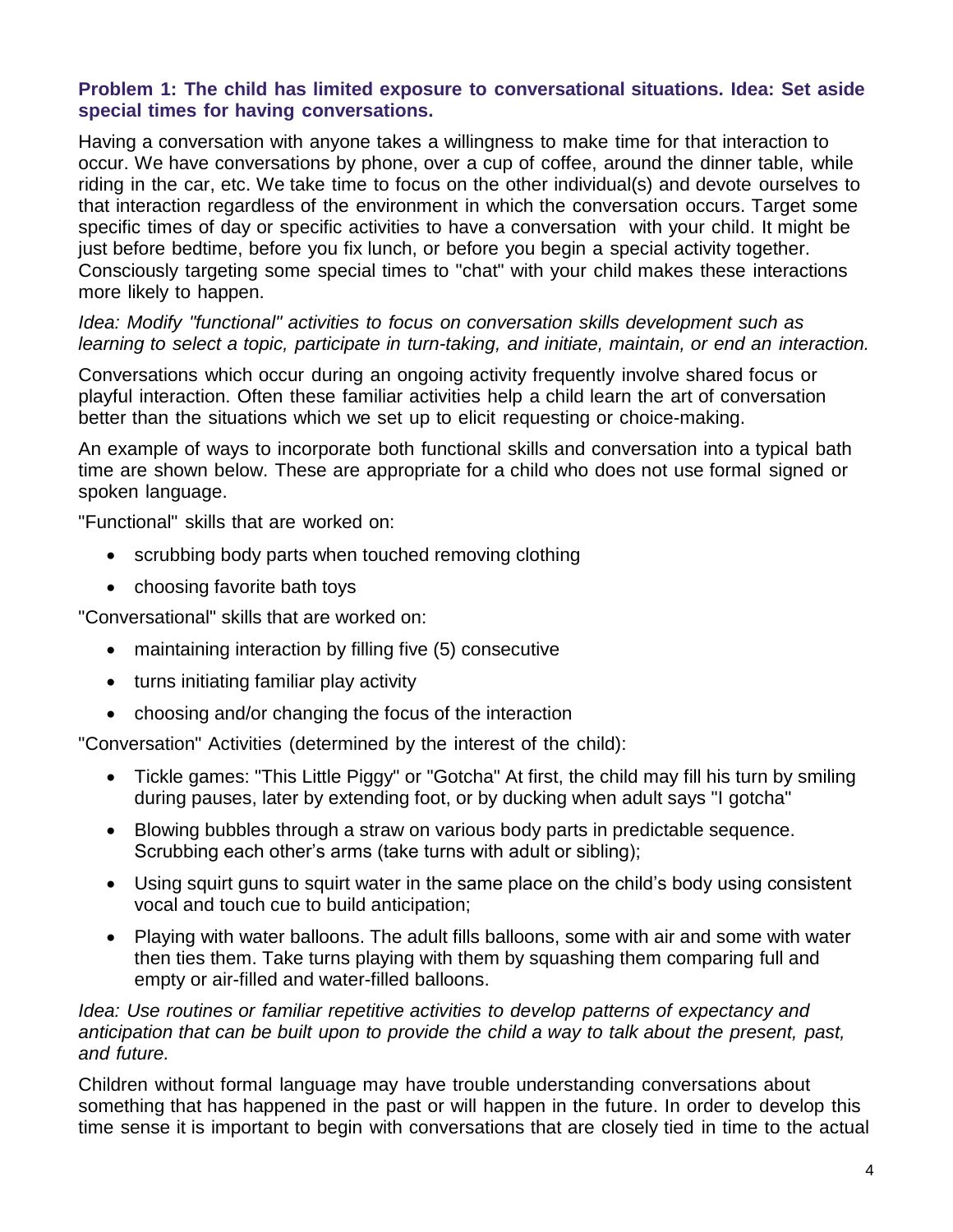experience. As the child learns to converse about familiar, repeating events in his "present" you can provide ways to help him begin to converse about activities in the past or future using calendars, memory boxes, and reference books. Dr. van Dijk discussed the importance of "announcing the event, discussing it." He stated that it is "essential for human beings" to have a past, a present and a future.

Dr. van Dijk stressed the importance of developing patterns of expectancy and anticipation through the use of routines or familiar repeated activities such as the "sock game." When an activity is announced or begun, it is important to watch the child for signs of anticipation and recognition. Some signals of anticipation may include:

- a change in affect (become excited or nervous);
- appropriate use of objects (e.g. begins to try to push the shopping cart, brings toothbrush to mouth);
- moving toward the area where activity usually occurs (going to door when mother removes keys from purse).

The moment in which a child anticipates or expects something to happen is often the time

They will communicate and our conversations will be most effective and meaningful. At the point of anticipation, pause for a brief conversation with the child before continuing with the routine.

For example, a child may initially anticipate a trip to the grocery store when her hands are placed on the grocery cart outside of the door to the grocery cart. For this child, the "conversation" could involve exploring the cart together; choosing whether to sit in the front or the back; buckling the belt and unbuckling it; showing the child a wrapper for candy they will buy later in the store. Another child may anticipate this trip to the store earlier in the routine. When his mother makes a list in the kitchen or collects bottles to be returned to the store the child may anticipate where they are going. For this child, the "conversation" about going to the store could involve helping to make a shopping list by drawing or placing pictures or labels on a list. He might help collect the return bottles or be given money for the merry-go-round or gum machine outside the store.

A "discussion box" provides a way to announce and discuss an event that is about to take place. The discussion box (usually a plastic basket or other container) contains a number of objects that a child may use during an activity. A breakfast discussion box might include a toaster, plate, cup, napkin and knife. When the child sits at the breakfast table, she can remove the items one at a time exploring the objects on her own. (She may show some anticipation of the sequence or function of the objects by the way she explores them.) Dad or mom can help her "pantomime" the use of the objects as they are removed (e.g. pushing button down on toaster, drinking from cup). In this way, the child can be exposed to a "conversation" which is only slightly removed from the activity, at a time in which she is anticipating a familiar routine.

When a child demonstrates anticipation of a variety of activities with cues presented just before beginning activities, he or she is ready to use a concrete calendar system. Calendar systems provide a concrete way of scheduling events that are important for a child. The events can be represented in a number of ways using objects, pictures, tactile symbols, or written or brailled words depending on the child's preferred communication form and abilities. These symbols can be placed in a cubby box or on a more traditional wall calendar. Timeframes reflected on the calendar may range from two activities that occur within a short period of time to activities or events encompassing an entire month or a year.

Having a conversation about the event that will occur can take place naturally during calendar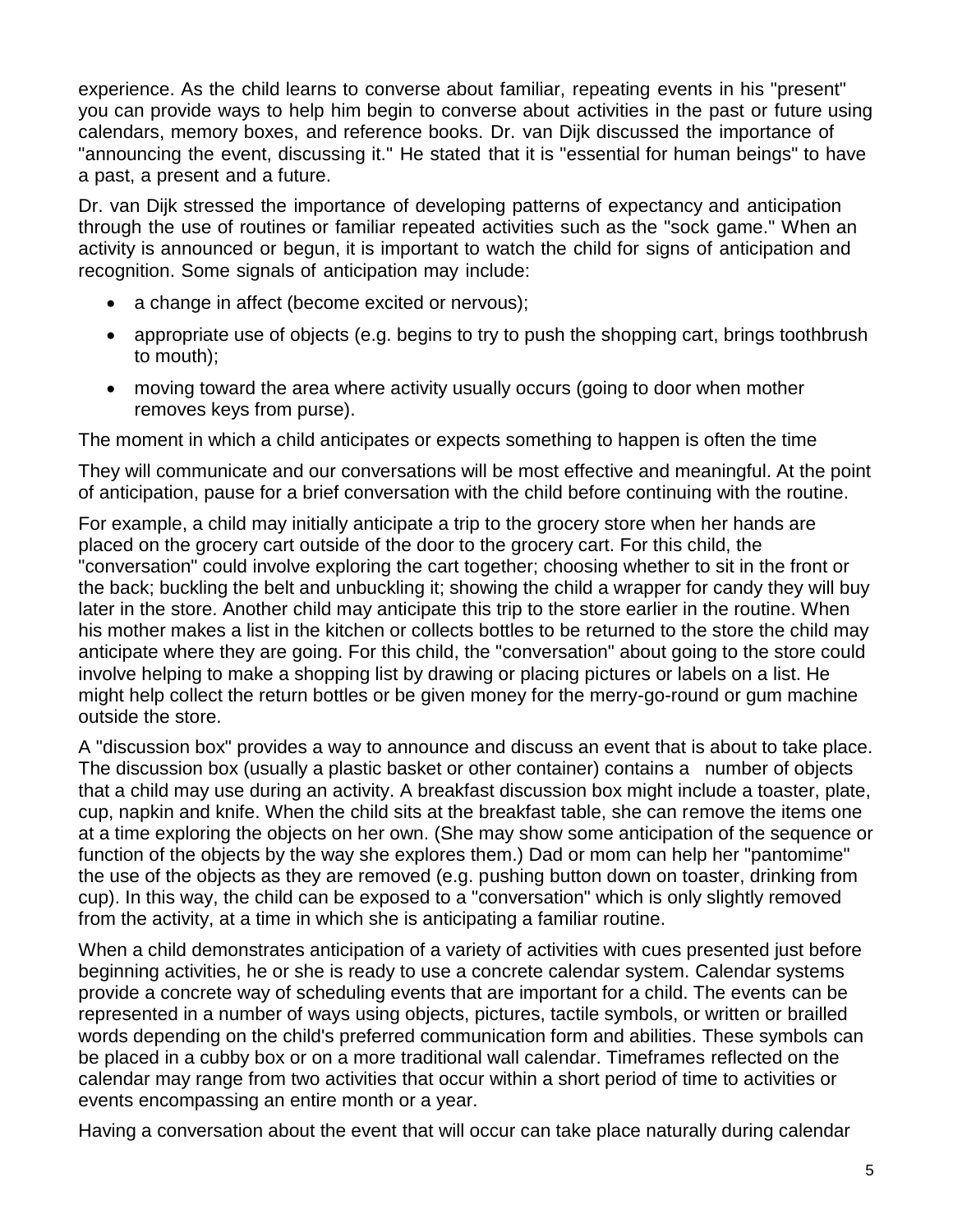time. However, even though it is important to talk about an activity after it is completed, I've found that children and adults are most interested in talking about novel aspects of past events. For example, instead of drinking the coke at the restaurant, it spilled. We filled balloons with water today instead of popping them. The conversation might incorporate pantomime or drawing pictures of these new and interesting aspects of the activity.

#### **Problem 2: Children do not understand roles and rituals involved in conversation that allow them to: maintain, initiate, and end interactions, or change the topic.**

The child with sensory impairments may not receive the visual or spoken cues which typically occur in conversations. Learning to take turns, initiating, maintaining, and stopping interactions or changing topics of conversation are skills that often need to be taught. They may need explicit instruction and concrete cues to learn the expected behaviors in both nonverbal and verbal conversations.

## **Maintaining Interactions Through Turn-Taking**

#### *Idea: Use social games to teach a child how to sustain an interaction.*

Ritualized social games, such as "Peek-a-Boo, " "This Little Piggy," and "Pat-a-Cake" play an important role in teaching all children, even those without disabilities, how to sustain an interaction for multiple turns. These games have features which make them good for teaching children to take turns in conversations:

- 1. Simple repetitive structure
- 2. Playful atmosphere
- 3. Clearly marked cues for child response
- 4. Multiple opportunities for child response
- 5. Reversible roles

When adapting these games for your child, think about how deafness or blindness might impact these features. For instance, the child without vision will need tactile and auditory "surprises," rather than visual ones to understand "Peek-a-Boo." The typical visual cues (hiding the face) are not available.

The social game features should also be considered when inventing new games for your child. Songs which involve "whole body" contact with the parent and incorporate movement, provide a good structure for learning to keep an interaction going by signaling for continuation of movement during pauses, maintaining joint attention, laughing or other affective responses. Dr. van Dijk suggested movement activities with a predictable, consistent pattern provide an important basis for learning conversation.

Dr. van Dijk developed a social game with Tabor around sound play, which had been previously identified as a "self-stimulating behavior." He began by singing a brief melody in Tabor's ear, then paused to allow his mother to sing another melody. They continued to take turns singing the song until Tabor began to understand the structure of the interaction, then modified the tune, the loudness, and the rates of their singing to help maintain his interest. Tabor showed them that he understood and enjoyed the game by leaning toward the next "singer" during pauses in the interaction, and by smiling or laughing when the songs changed. In these subtle ways, he filled his turn and was able to maintain the interaction for about 15 minutes.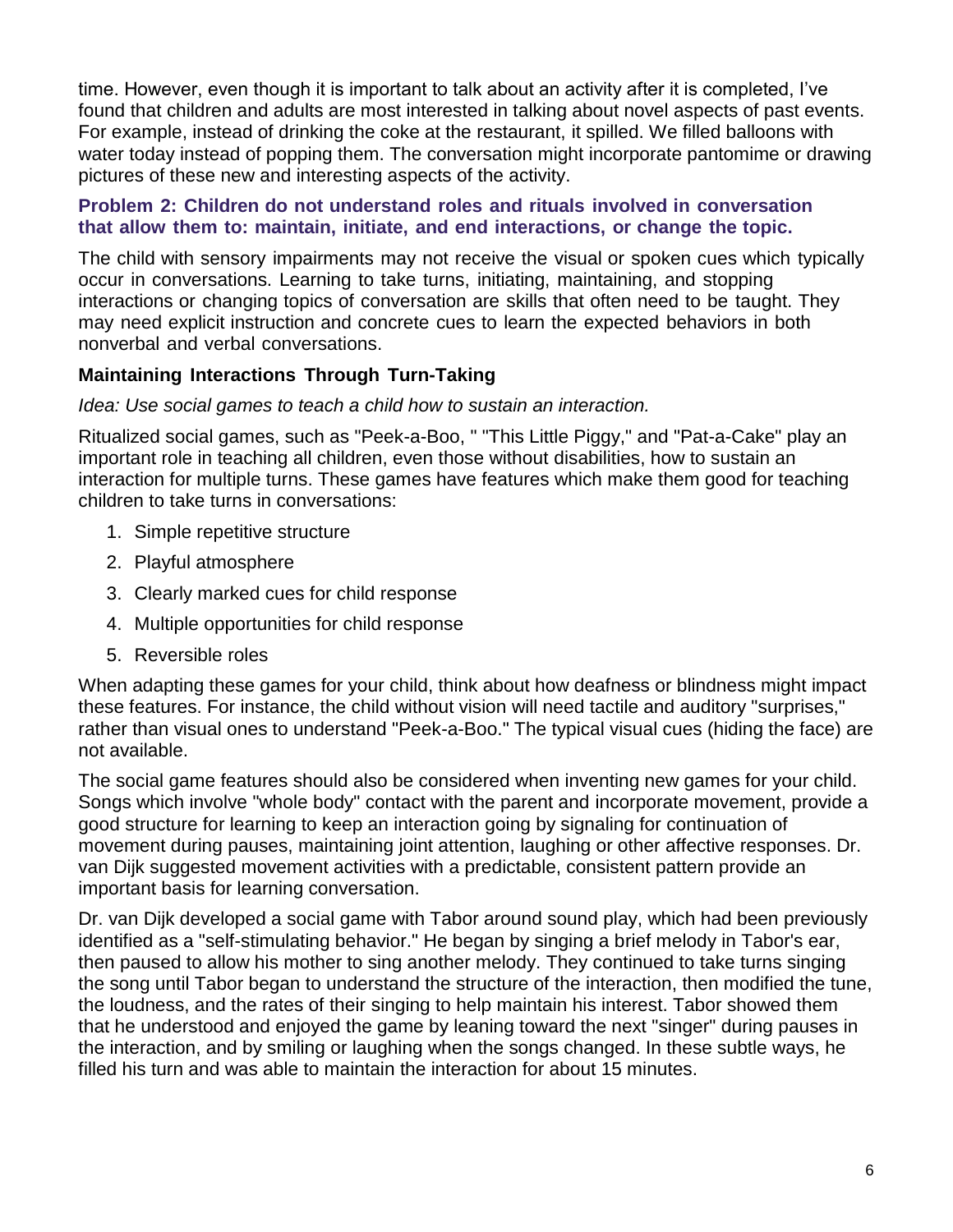*Idea: Multiple step functional activities with clearly defined, predictable roles can also provide children with a way to maintain an interaction.*

Most activities can be broken down to multiple steps that can provide an opportunity for maintaining turns. For example, in washing the dishes the sequence might occur as follows:

- Adult: turns on hot water Child: turns on cold water Adult: hands child dish soap
- Child: squeezes soap into the sink Adult: puts the dishes into sink
- Child: rubs the dishes with a rag and hands them to the adult one at a time Adult: helps the child pull the plug out

While the child may need some help initially to perform his parts of this activity, it is important that the turn-taking format is presented, so that the child learns that this activity is structured with consistent roles. A second adult may be needed to help the child fill his turn so as not to confuse this turn-taking structure. However, it is important not to structure all of the child's activities this way or you will run the risk making the child too reliant on the adult's prompts.

Dr. van Dijk also stressed the importance of consistency in the way that activities are structured for a child who is deaf-blind. Greatly altering the structure of the activity (e.g. asking child to "wash dishes by himself" with support provided by an adult as needed) may cause the child to conceive of the activity in a very different way, and may cause confusion about what we want from him.

## *Idea: Your main priority should be a focus on keeping the interaction going for more turns.*

Children who begin to develop some language skills will inevitably be asked questions by adults. It is important to avoid overloading the child with questions, since these are usually not the best way to keep an interaction going. Even when children are successful in answering questions, we have found that questions often lead to "dead end " interactions consisting of a single adult initiation and a single child response. More helpful ways of keeping a conversation going include:

- following the child's lead by acting on an object mentioned by the child or providing language to describe what the child is doing or attending to at the time.
- expanding what the child says (imitating his action and adding an action of your own)
- responding to the child in some fashion even if you do not understand the intent of his communication.

## **Initiating Interactions**

Children with deaf-blindness are often passive in their interactions, always waiting for an adult to initiate the interaction. Dr. van Dijk emphasized the difference between the child who will "wait and see," and the child who is in a more ready state of "anticipation," in which he is ready to learn. Some helpful strategies for stimulating the child to initiate might include:

## *Idea: Interpret non-communicative behaviors as "conversation starters".*

When the child moves to an area and begins to search for a familiar object or toy, the adult can respond as if this is an attempt to interact and converse. For example, a child always goes to sit in his favorite rocking chair when he gets home from school. The adult always follows him, helps to remove his shoes and socks, and then rocks him gently.

Periodically the adult pauses to allow him opportunities to continue the "conversation" by signaling for continuation.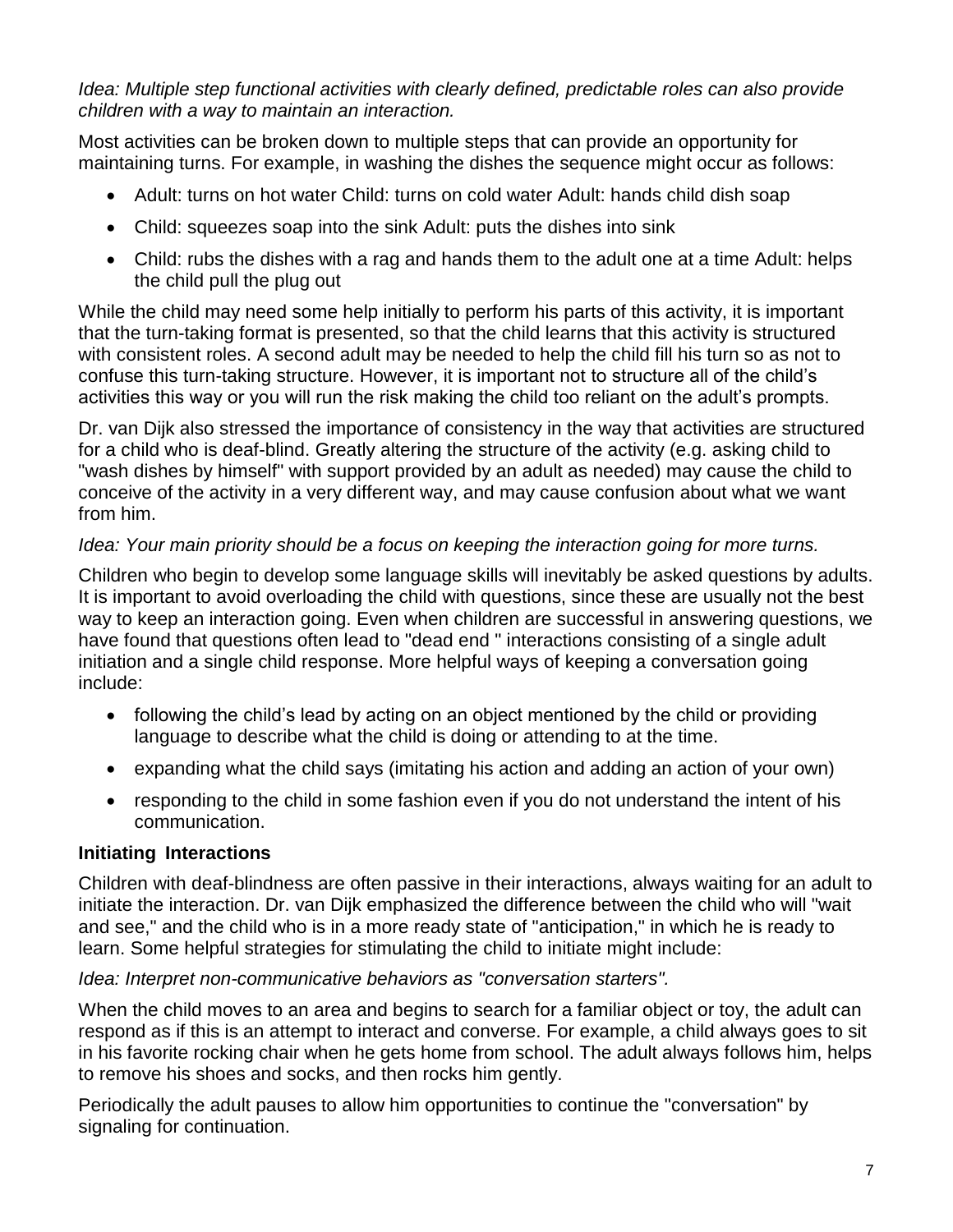The child learns that his actions can impact other people, and that people in his environment respond to his intentional behavior. He can start conversations as well as responding to others' input. It is important to be sensitive to the level of intrusiveness which is acceptable to the child during this type of interaction. For example, if the child clearly does not want to share an interaction (i.e., turns away from the adult or clutches his chair more tightly when approached by the adult) this should be interpreted as "no" to the adults question "Do you want to rock with me?" It is important to respect this communication and his need for time alone.

#### *Idea: Make slight changes in familiar routines.*

When the child shows through anticipatory behavior that he knows what is to happen next, you may be able to stimulate him to initiate a "conversation" by throwing him a curve. Adding novelty to a routine, may cause him to try to initiate the predicted action or ask for an object needed to begin the activity. For example, instead of providing the wooden spoon to stir the juice at snack time, substitute a plastic spoon. Wait for the child to respond; he may search for the "correct" spoon or ask for the adult to help. This lets you know he is aware of what usually happens and allows you to have a conversation about the different utensils which can stir, the similarities and differences between the spoons, etc.

## *Idea: Help the child locate a partner for conversation.*

It is important for the child with vision and hearing problems to know where to locate a familiar person if they want to initiate or maintain an interaction. For example, parents should try to sit in the same seat, close to the child at dinner. While playing at the sandbox, let him know where you are positioned. It is helpful to "touch base" with your child frequently when he is playing outside or in his room, by using physical contact and voice and by positioning yourself within his visual field. These momentary interactions may provide the child with important reminders that you are available if he would like to start a conversation.

## **Ending Interactions and Shifting Topics**

We all employ "conversation ending" tactics ("I need to talk to someone over there.") and topic shifts ("That reminds me something I've been wanting to ask you.") to control our interactions with another person. When the child who is deaf-blind gives you a cue that he is not enjoying the interaction it is critical that you either change the topic or end the interaction.

#### *Idea: Observe the child's attention and interest level to determine when to shift topics or end the interaction.*

It is important to respond to changes in attention and interest level as a child's way to end a "conversation." Dr. van Dijk noticed after a period of time that Tabor was taking all of the socks and putting them to his right. Dr. van Dijk seemed to interpret this as meaning, "Give me something new." He moved to a new topic, the "singing game", to keep Tabor engaged. A child may fuss, turn his head, disengage, or demonstrate some other behavior to indicate his need to change the topic or end the conversation. Being a good observer of the child's responses is key to having a conversation.

#### *Idea: Teach more conventional ways to end an interaction.*

Some children may not have good strategies for ending an interaction. It may be helpful to teach the child to reject or end an activity by pushing objects away gently or by using a calendar "finished" basket. Both of these strategies can be taught in non-stressful situations. For example, the child pushes away the non-preferred item in choice-making activities; or he pushes his plate away gently as the final step in a dinner activity. One child we know threw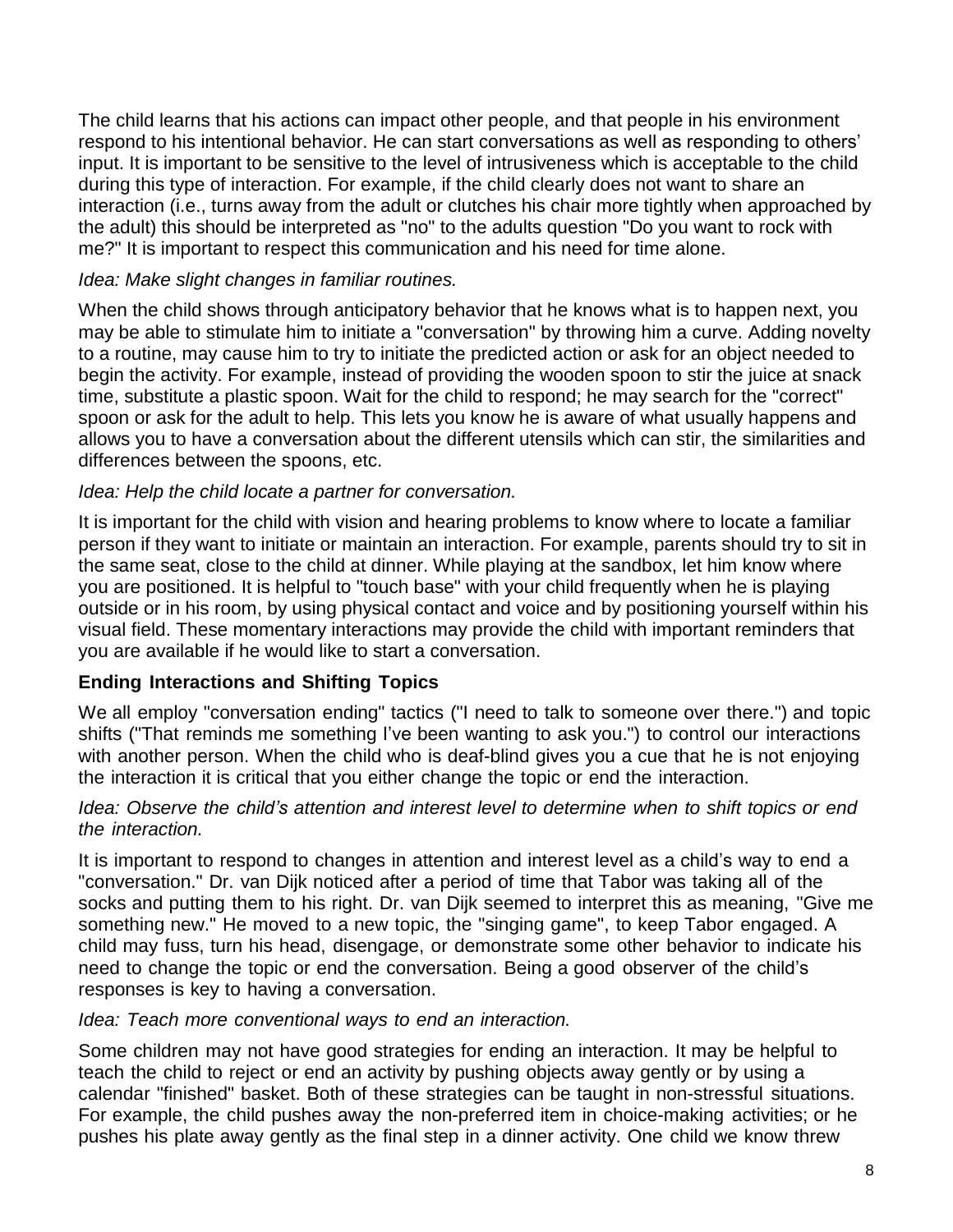away balloon pieces as a way to end the balloon activity. He was able to generalize this final step in the routine as a way to tell us, "I don't want to play this game now." It was very important for us to respect his request to end an activity. We generally gave him some time alone before attempting another interaction.

#### **Problem 3: Children may not have enough to talk about (limited topics).**

Topics are the "subjects" of conversations; a conversation with a friend might include topics such as marriage, work, children. Our selection of topics reflects what we know about the world and where our interests lie. The child with sensory impairments needs us to bring the world to him, to find the things that are valuable and interesting. He will also need help to be able to share them with us. Help him expand topics for conversation by considering these guide lines:

#### *Idea: Build topics for conversation by developing and expanding activities that the child engages in every day.*

First look at the things that the child does already, such as brushing teeth, bathing, eating. Look for parts of those activities which could be turned into "conversations." For example, a "conversation box or bag" with a toothbrush, cup, and comb previews the activity with the child just before brushing teeth in the morning. Items can be added to the bag to expand on the topic, including hand lotion, lip balm, hair clips. During eating, a "conversation" can be set up by taking turns tasting juice or food items as they are added to the child's plate. Try to develop a list of activities in which these brief conversational encounters can be incorporated without changing the child's schedule. Think of these as "topics" for conversation .

#### *Idea: Expand the variety of topics by looking at what is interesting to the child about favorite objects or activities.*

Children often have favorite objects that they hold and manipulate. Instead of always considering these as "self-stimulating" objects that should be discouraged or worked around, it is sometimes helpful to look at the features of the object that make it interesting for the child and to try to build on these.

For example, one child we knew loved playing with a vibrator. He could remember the location of a vibrator wherever it was placed in the building. He liked to place the vibrator on his ear or neck, and tended to withdraw from interactions while engaged in play with his vibrator. We decided to introduce other objects that vibrated, to try to build interactive turn-taking activities around them. We were careful to introduce the new objects in interactive, not solitary, situations. We did this because we knew that if he began to play alone with them, he may not be as willing to share them with conversational partners.

Conversational topics that were developed around his preference included:

- Foot massage with a foot bath, in which he and a partner took turns activating the foot bath with a switch, drying each other's feet, and rubbing each other's feet.
- Making juice with an electric juicer. He and a partner took turns pushing the orange halves down on the top of the juice machine. They cued each other by passing the bowl of oranges when their orange was squeezed.
- Play with a vibrating pillow and a switch with a timer. One partner holding the pillow while the other one turned it on with a switch.

The original vibrator never became a "conversational topic" because he used it only for solitary play and would not willingly share it with others. However, by looking at this child's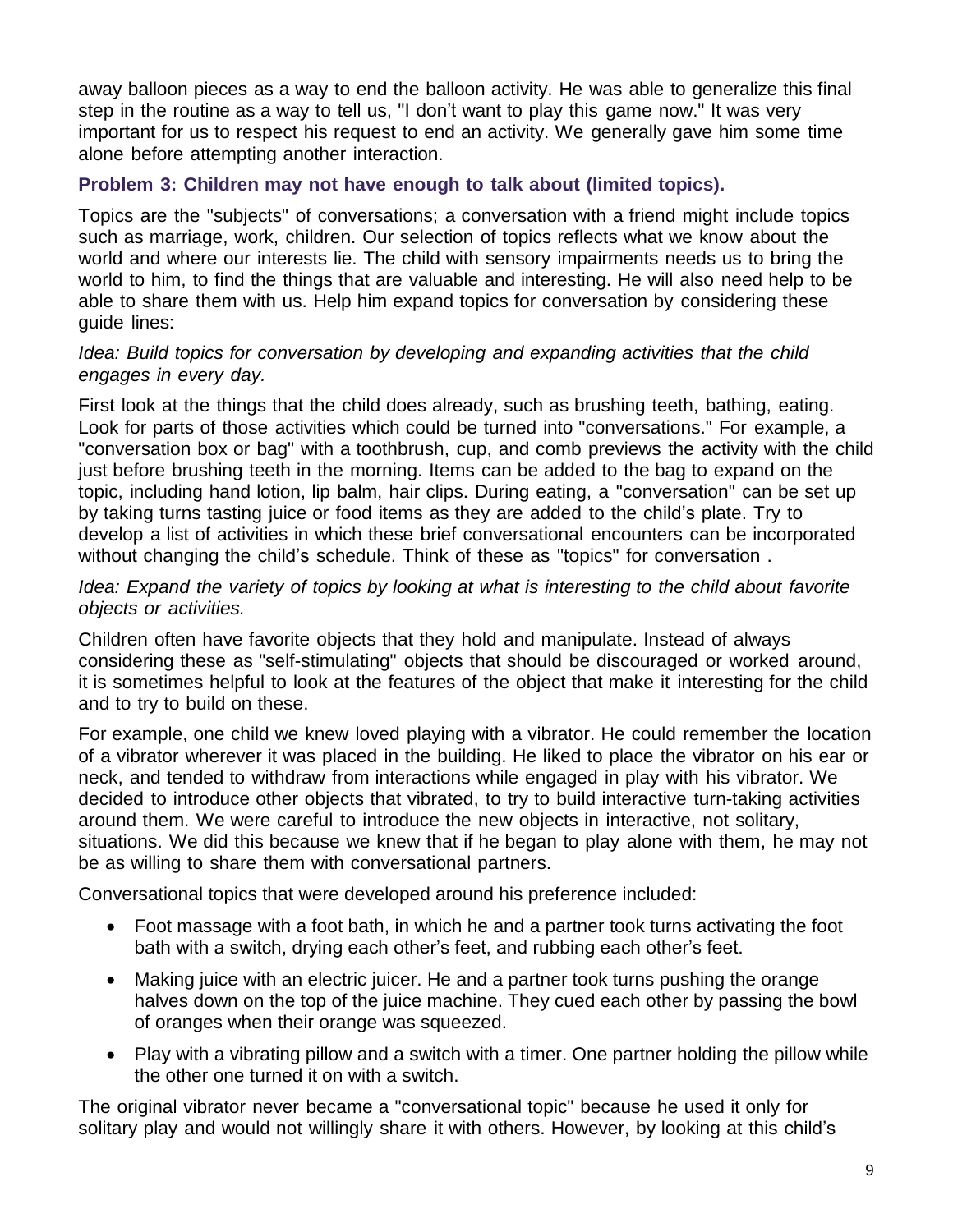interest in vibration, we were able to build four interactive topics for "conversation." It was important to distinguish between interactive and solitary activities for him, because any of these activities could have easily become solitary activities rather than conversational activities.

#### *Idea: Provide a format for displaying or making vocabulary concrete and accessible.*

For children who understand object symbols, display objects on boards or hang them on the child's door in shoe bags or boxes so that the child can access them. Children who understand pictures or tactile symbols can use storage books or boards which the children and adults can use to develop conversation. Organize these displays by categories (people,

*Idea: Associate specific people, places, actions, times, and objects with familiar routines to help him enrich his concept of a specific topic and to develop building blocks for more formal language usage.*

Language grows out of children's non-verbal knowledge of objects, people, places, actions, times, and feelings. All children have to develop organizational systems to take the chaos of random "experiences" and find meaning in it. Without some way to label an experience, it is impossible to share that experience with someone else. We organize these experiences in different ways making categories of a sort: things, actions, people, etc. which helps us retain and retrieve these experiences. These categories help us to interpret new experiences and expand our knowledge. For example, we associate the actions of pushing a cart, walking down aisles filled with food supplies, and selecting food with a grocery store. We do not associate petting a dog or riding a motorcycle with this place. The actions associated with the grocery store experience define the concept for us even though there are many types of grocery stores that we experience.

It is important to highlight specific aspects of an activity even if we aren't using words or signs to describe them yet. This will help the child to develop these "categories" where his experiences can be stored. Later, when the language is introduced, the child will have the conceptual underpinnings needed to make sense of the sign or spoken word. The example in Chart 1 shows concepts or early vocabulary that could be highlighted in two different conversational topics that were the focus of the interaction between Tabor and Dr. van Dijk.

## **Problem 4: The child has limited partners for conversation.**

Children with deaf-blindness often communicate to only a limited number of partners. Often, we see that the child bonds and develops trusting relationships slowly. Their conversations are often very context-dependent--only a few people know how to keep an interaction going with them, and only a few people can understand the child's signals or "home-made signs."

#### *Idea: Expose the child to a greater variety of people by providing guided interactions with peers and others unfamiliar with the child's specific conversational style.*

Because of their unique communication systems, children with deaf-blindness are most often involved in one-to-one interactions with parents or other adults, and may not have many opportunities to engage in interactions with peers. It is important to provide guided interactions with others in order to support them in becoming friends with the person who is deaf-blind.

It may be helpful to observe the natural interactions that occur with peers, brothers and sisters, and use these interactions as conversational forms, instead of trying to train peers to use forms selected by a teacher. Children may come up with their own personal ways of communicating and interacting if we do not interfere with the process. However, we should be available to guide the interactions when needed and to demonstrate nonverbal ways to communicate.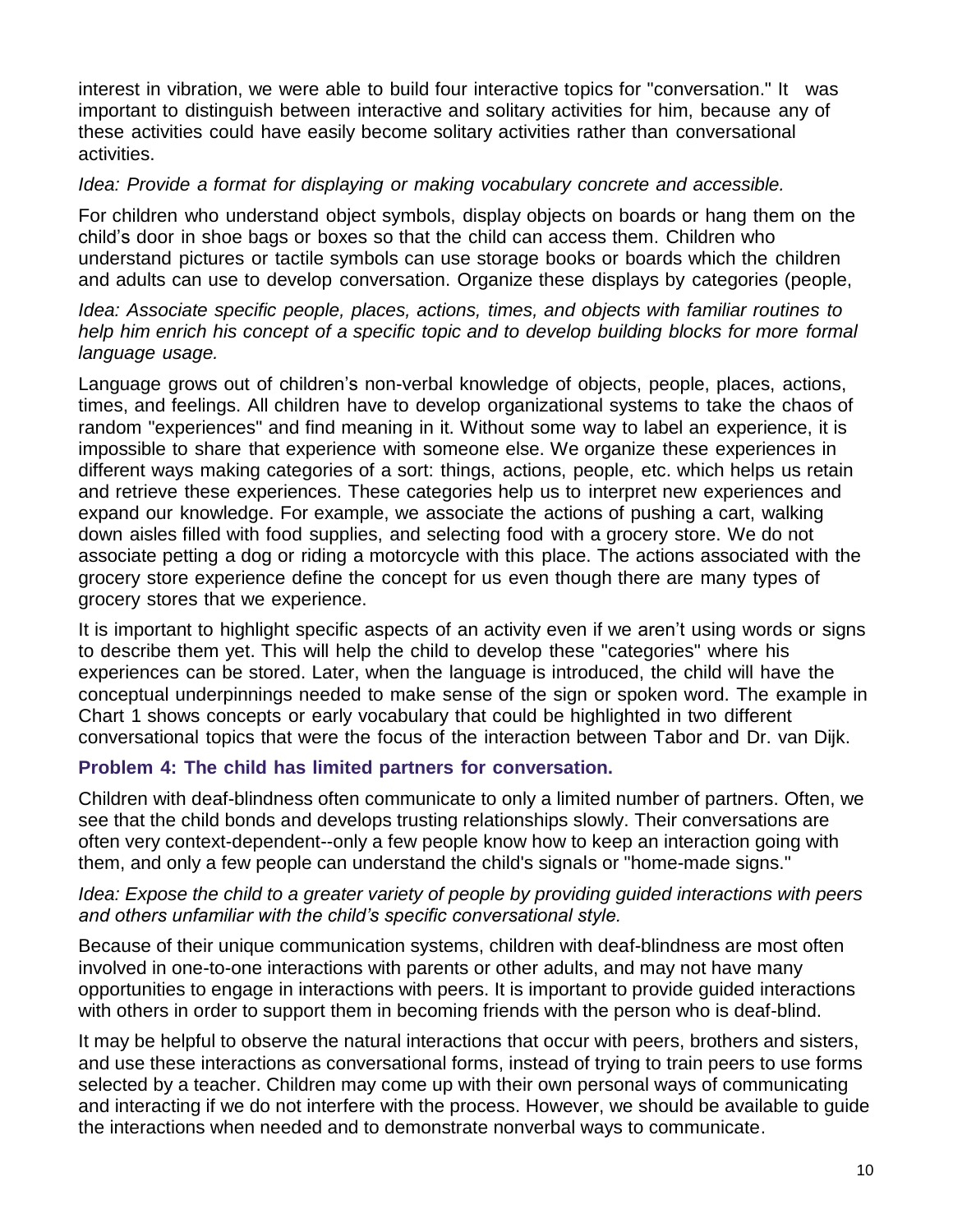When communicating within activities, peers and co-workers may need help learning to use touch cues, to play physical non-verbal games ("high-5," "cats in the cradle", etc.), and to respond to the child's signals. When communicating about non-present events, we have sometimes found that new people feel most comfortable in communicating if they have a communication book with concrete pictures or symbols to represent important activities (bathroom, car, eating).

# **Conclusion**

Although Dr. van Dijk described conversation as "the goal" for the deaf-blind child, I think he would also agree that the types of non-verbal conversations we've been describing are also the foundation for learning language and a variety of other skills. As children spend more time interacting with other people, they naturally have more opportunities to learn from them. If conversation and interaction are priorities, the child will have many opportunities to learn new words, signs, symbols and / or functional living skills.

I hope that I have given you some ideas about how to improve conversations with children who are deaf-blind. To summarize:

- 1. set up opportunities and situations in which conversations can occur;
- 2. teach conversational structure (starting conversations, keeping them going, ending or shifting topics);
- 3. expand topics by making the world more interesting and accessible;
- 4. provide more varied partners; and
- 5. follow the child's lead and interests in order to engage him in conversation.

Better conversational skills can lead to better overall communication skills which are critical to leading a quality life for individuals with deaf-blindness.

## Readings and Resources:

- MacDonald, J. and Gillette. Y (1986) Communicating with persons with severe handicaps: roles of parents and professionals, *JASH*, Vol. 11, 255-265.
- MacDonald, J. and Gillette. Y (1985) Taking turns: teaching communication to your child, *Exceptional Parent*, September, 49-51.
- Manolson, A. (1984) *It Takes Two to Talk: A Hanen Early Language Guide Book*. Toronto, Canada: Hanen Early Language Resource Center.
- Stillman, R. and Battle, C. (1984) Developing prelanguage communication in the severely handicapped: an interpretation of the van Dijk method, *Seminars in Speech and Language*, Vol. 5, No. 3, 159-169.
- van Dijk, J. (1985) An educational curriculum for deaf-blind multi-handicapped persons, *Sensory Impairments in Mentally Handicapped People*, D. Ellis (ed.) San Diego: College Hill Press.
- van Dijk, J. (1965) The first steps of the deaf-blind child towards language, *Proceeding of the Conference on the Deaf-Blind*, Refsnes, Denmark. Boston: Perkins School for the Blind.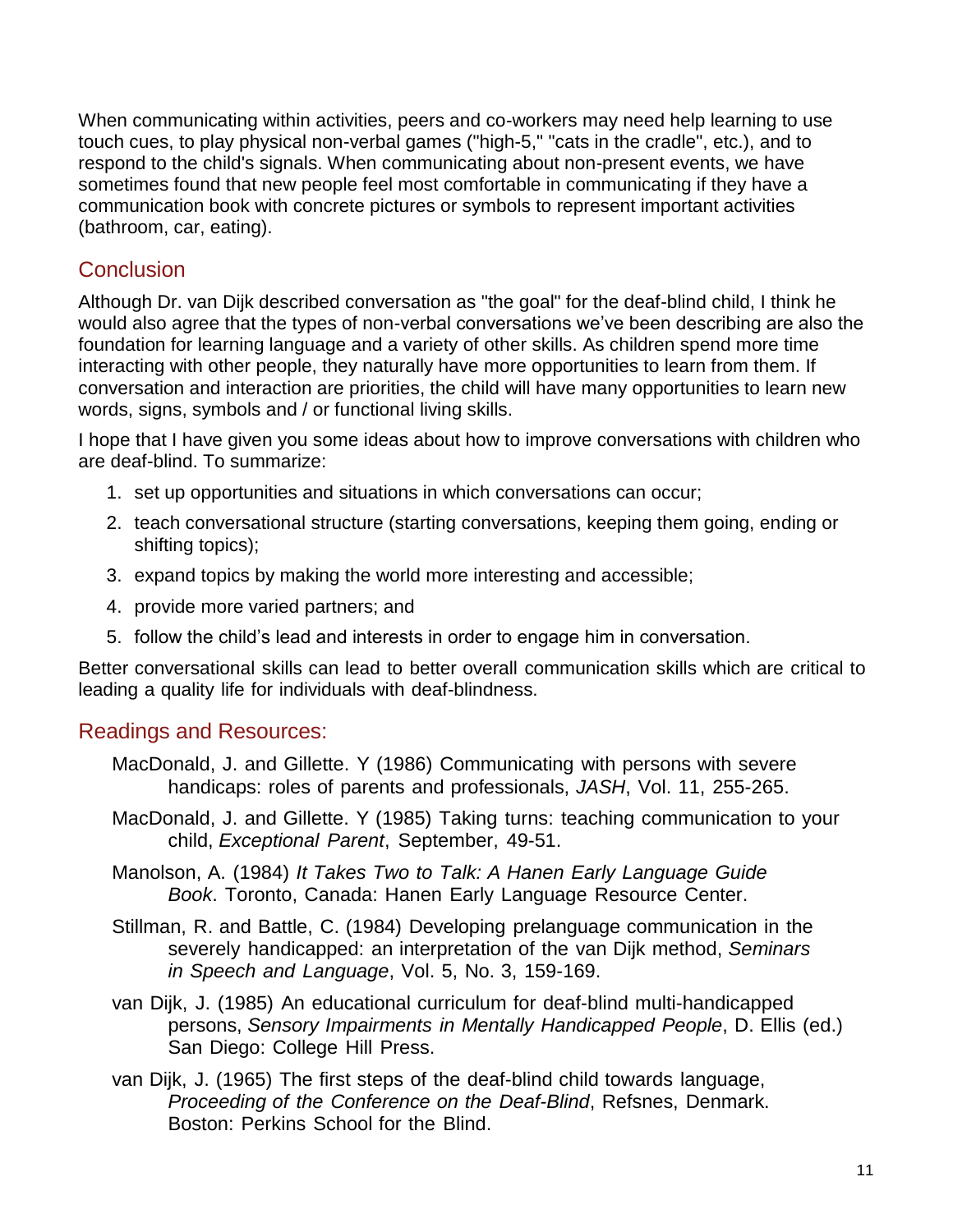- Watkins, Susan, Ed.D, Editor (1989) Communication program*, INSITE Model: A Model of Home Intervention for Infant, Toddler, and Preschool Aged Multihandicapped Sensory Impaired Children* (117-298). Hyrum, Utah: HOPE, Inc. Downs Printing.
- Writer, J. (1987) A movement-based activity approach to the education of students who are sensory impaired/multihandicapped*, Innovative Program Design for Individuals with Dual Sensory Impairments*, L. Goetz, D. Guess, K. Stremel-Campbell (eds.) (191-224) Baltimore: Paul Brookes.

**Chart 1** - Topic expansion for a child with limited language based on two sample conversational interactions between Tabor and Dr. van Dijk as discussed in "Conversations without Language: Building Quality Interactions with Children Who are Deaf-Blind" by Linda Hagood, TSBVI Outreach.

# Topic and Activity: Socks

Tabor's mother and Dr. van Dijk began by offering Tabor his favorite sock, letting him explore it in familiar ways, then offering other types of socks. As the game progressed the socks might be presented together so he could choose, with an object placed inside, or tied together. Tabor anticipated what would come next in the activity and would place "his" sock on the floor to his right so he could explore the sock that was being offered next. When he tired of the exploration of the new sock he would drop it and search for "his" sock.

## **Vocabulary Category**

- Objects (foundation for nouns)
- Actions (foundation for verbs)
- Places (foundation for names of locations, prepositions, adverbs)
- People (foundation for the names of specific people)

## **Non-verbal Ways to Highlight Specific Concepts and Vocabulary**

- During the interaction Dr. van Dijk exposed Tabor to various types of socks (footlets, baby socks, sweat socks, nylon socks, slipper-socks). This type of experience can help Tabor understand that the category of "socks" includes a variety of different objects which share common features--they are stretchy and have an opening in the top.
- Tabor currently likes to find socks, stretch socks, hold them in hands, and hold them in his mouth. The number of actions he does with socks can be expanded by gradually showing him to put on socks, put things into socks, tie and untie socks. Performing these new actions with socks will help him again to develop a richer concept of "sock" and will provide a foundation for learning verbs.
- Tabor first discovered that he could find socks in a specific place, the laundry pile.